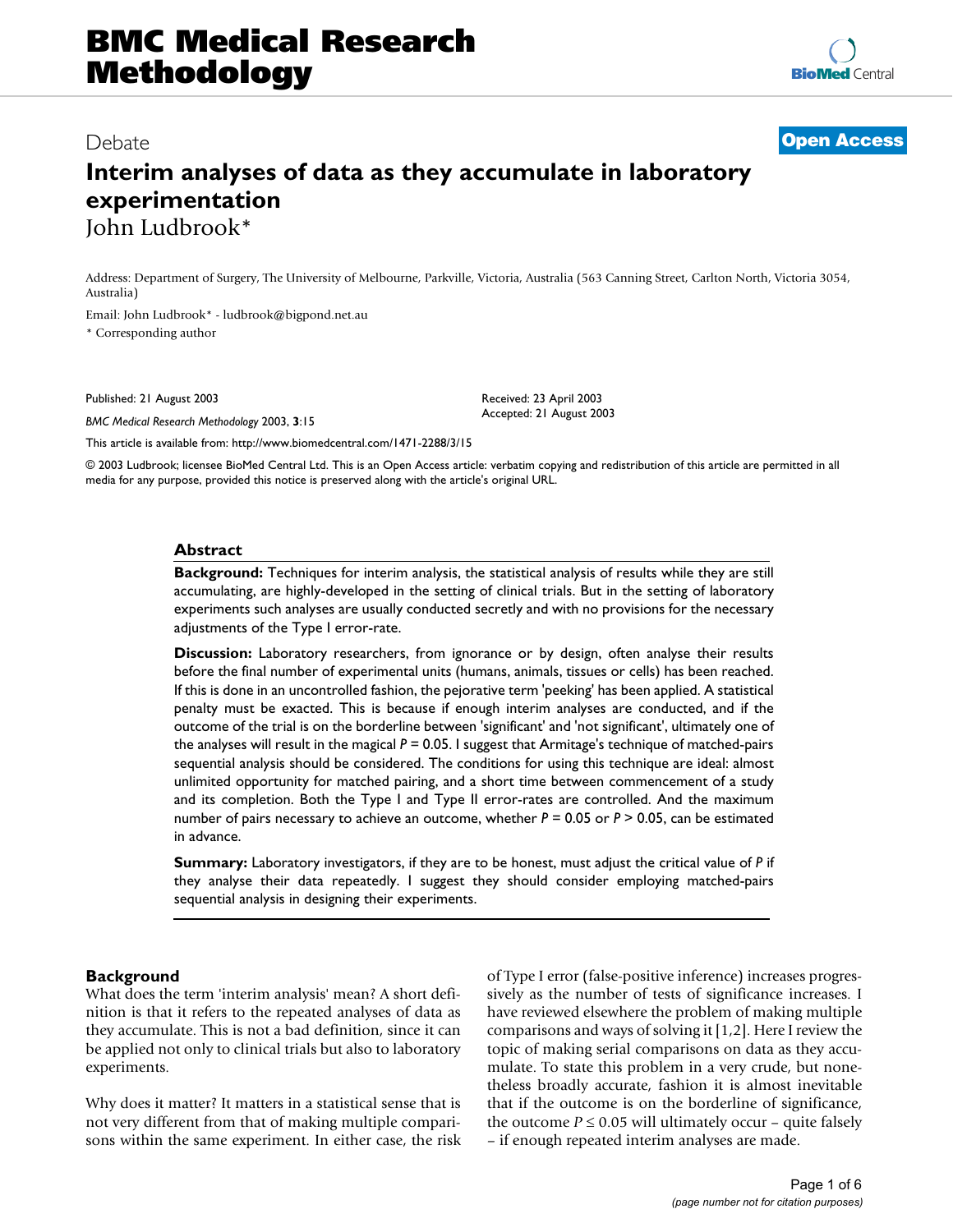In the context of clinical trials, the issue of interim analysis is not a new one. It has been discussed in the statistical literature since the 1960s, and has reached the level of consciousness of clinical trialists over the last few years. For instance, the number of 'hits' in a PubMed search (National Library of Medicine, Washington DC) that I conducted for (interim AND analysis) were: 1968–70 (0), 1978–80 (10), 1988–90 (67), 1998–2000 (214). In 2001–2003 there were 252 hits. In the earlier periods, papers dealt chiefly with theoretical issues. In the later periods, most were concerned with actual clinical trials.

# **Discussion**

# *Clinical trials*

Several statistical techniques for dealing with interim analyses of clinical trials have been described. These include, in order of appearance, the Armitage-McPherson [3], Pocock [4,5], Haybittle-Peto [6,7] and O'Brien-Fleming [8] methods. All these techniques depend on the interim analyses being planned in advance. Excellent, simple descriptions of these can be found in the book by Friedman et al. [9]. A simulation study suggests that the O'Brien-Fleming technique is the most powerful of these [10]. Lan & DeMets introduced the notion of the adaptive, α-spending, function, that could be applied to unplanned interim analyses [11,12]. However, this has been severely criticised by theoretical statisticians [13]. Then there is the Bayesian approach, well-described by Jennison & Turnbull [14], but rarely employed.

# *Laboratory experiments*

None of the techniques for interim analysis of clinical trials is applicable, or easily adaptable, to the unplanned statistical analyses of laboratory experiments, usually undertaken covertly rather than overtly.

There are good reasons and bad reasons for performing interim analyses of laboratory experiments.

A good reason is that the investigators have made, in advance, an estimate of minimal group (sample) size. But they are not confident that it is a good estimate. This may be, for instance, because they have had to base their estimate on others' published data or because it is based on a small set of pilot experiments. It is reasonable, therefore, that they should analyze the results when their estimated minimal group size has been attained. If their null hypothesis is rejected, they can stop. If not, they can then use these results to re-estimate minimal group size and carry on.

A bad reason is that the investigators have not formally estimated minimal group size, but have merely made a guess. They carry out the first round of experiments, test the results, and find that they are not quite 'significant'. So they do a few more experiments. Still not quite there. So they do a few more experiments – and so on until they achieve  $P = 0.05$ , or give up.

What solutions are there to this problem? One is to employ relatively simple methods for adjusting the critical value of *P*. An altogether different approach is to use a technique called matched-pairs sequential analysis. A third approach, already hinted at, is to re-estimate minimal group size.

# *Simple methods for adjusting the critical value of P*

The Šidák inequality [15] plays an important role in multiple comparison procedures [1,2]. This means that the adjusted critical value of *P* is given by the formula 1 - (1 - *P*)*<sup>k</sup>*, where *k* is the number of interim analyses and the nominal critical value of *P* is usually 0.05. Alternatively, the raw *P* value resulting from a test of significance can be adjusted by the formula  $P' = 1 - (1 - P)^{1/k}$ .

The Šidák adjustment is a severe one (Table [1\)](#page-1-0). Why is this? It is appropriate for multiple comparisons when these are completely independent. But it is obvious that successive interim analyses are not independent of each other, but to some degree correlated. This is also true of many (most) sets of multiple comparisons [2]. For this reason the Šidák adjustment is unsuited to planned interim analyses. However, it may have a place for the single, unplanned, interim analysis when, to put it bluntly, the investigators should pay a high penalty.

# <span id="page-1-0"></span>**Table 1: The results of applying the Šidák [15] and Armitage-McPherson [3] adjustments**

| No. of interim analyses (k) | <b>Nominal critical</b><br>P value | <b>Adjusted critical P value</b> |                      |
|-----------------------------|------------------------------------|----------------------------------|----------------------|
|                             |                                    | (Šidák)                          | (Armitage-McPherson) |
|                             | 0.05                               | 0.050                            | 0.050                |
| $\overline{2}$              | 0.05                               | 0.025                            | 0.030                |
| 5                           | 0.05                               | 0.010                            | 0.016                |
| $\overline{10}$             | 0.05                               | 0.005                            | 0.011                |
| 20                          | 0.05                               | 0.003                            | 0.008                |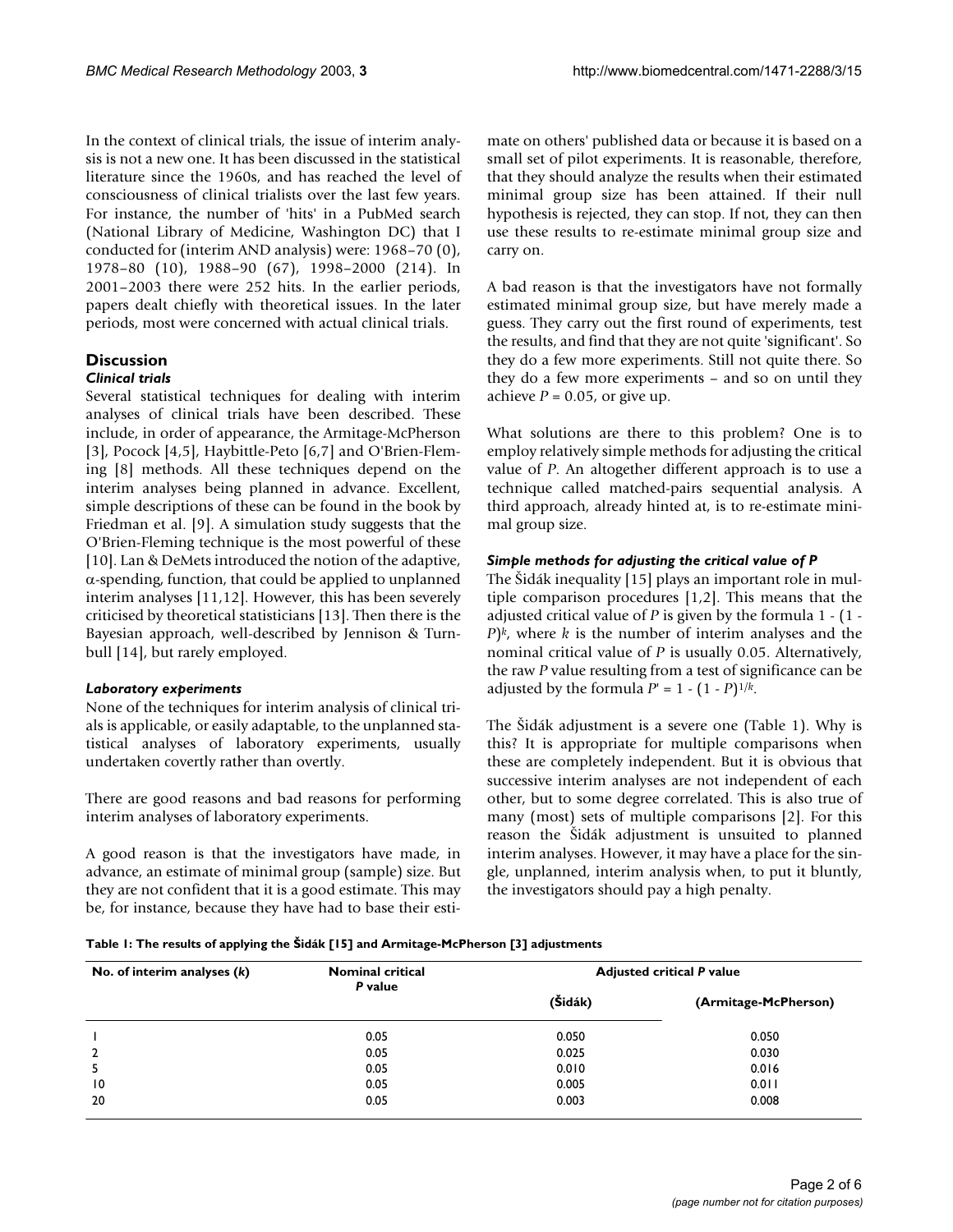The Armitage-McPherson adjustment [16,17] is a little less severe than the Šidák adjustment (Table [1](#page-1-0)), but has the same drawback that independence of the interim analyses is assumed.

#### *Matched-pairs sequential analysis*

This technique is attributed to Wald [18]. He was able to publish it only after World War II because during the war it had been classified as an economical and sensitive technique for testing munitions. Armitage suggested it as a technique for use in clinical trials [19,20]. However, it has been used infrequently in this connection, for reasons given below. Kilpatrick & Oldham were the first to use the technique in an actual clinical trial [21], though in a rather crude, one-sided, fashion. An interesting example of its use is in a clinical trial of the therapeutic efficacy of prayer [22]. My own experience with it is confined to a trial of the efficacy of rose-preserving solutions (see Fig. 1) [23].



### **Figure 1**

An example of matched-pairs sequential analysis [23]. The experiment was designed to test the relative efficacy of: (A) a solution of inorganic chemicals dissolved in rainwater (Kaltaler solution); and (B) rainwater (tankwater), on the vase-life of roses. The end-point was time to first petal-fall. The graphical design relied on  $2\alpha = 0.05$  or 0.01, 1 -  $\beta$  (power) = 0.95.  $\theta$  was set at 0.90. **Left panel**: 2α set at 0.05. Kaltaler solution was superior to rainwater because the upper boundary was crossed at N = 11. A preference for B occurred only at preference number 5. **Right panel**: 2α set at 0.01. There was no significant difference because the right boundary was crossed at  $N = 23$ . A preference for B occurred only at preference numbers 5, 12, 17, 18 and 23. Confirmatory *post hoc* exact, two-sided, tests of the null hypothesis that for a single binomial *p* = 0.50 gave *P* = 0.012 for the left-hand panel (ie. *P* = 0.05), and *P* = 0.011 (ie. *P* > 0.01) for the right-hand panel (StatXact 5, Cytel Software Corporation, Cambridge MA).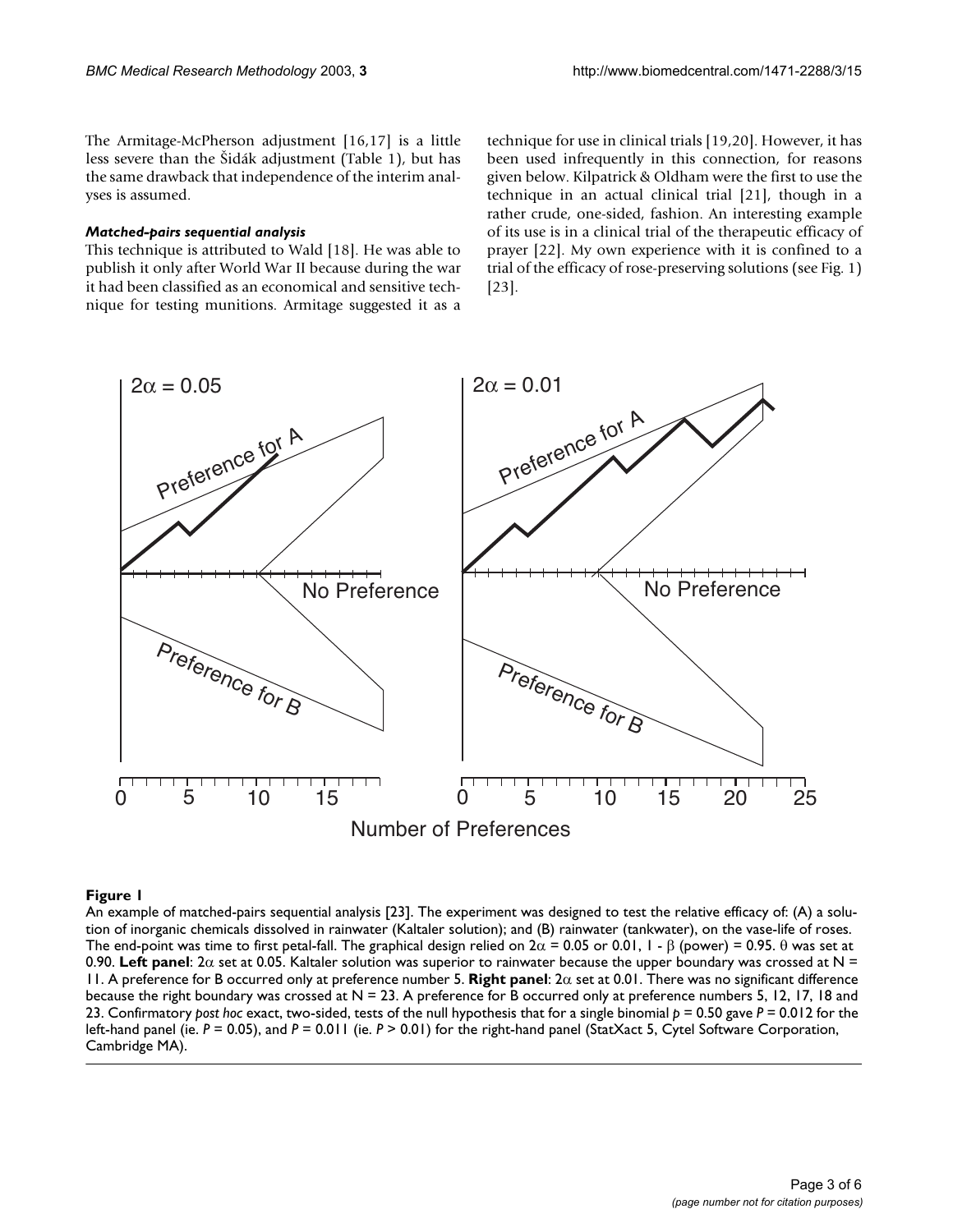A simplified description of the technique is as follows. Matched pairs of subjects are assembled, and the members of each pair are assigned randomly to one or the other treatment to be investigated. The analysis is graphical. Horizontal, V-shaped, statistically-defined, upper and lower boundaries are constructed. The outcome of the trial for each pair is scored as a preference for treatment A or treatment B, and entered into the graph. If the zigzag line described by successive pairs crosses one or the other boundary, it can safely be concluded that A is superior to B (or *vice versa*) at a specified nominal level of significance (for instance, two-sided  $P = 0.05$ ). In the preferred closed, or restricted, design a third boundary is placed across the open end of the V. If this is crossed first, then at a specified Type II error-rate it can be concluded that there is no significant difference between the treatments [20]. The advantage of this approach is that both the Type I and Type II error-rates are controlled, and the maximum number of matched pairs necessary to cross one or another boundary can be predicted. The coordinates of the graphical boundaries are determined by: (a) the selected two-sided Type I error-rate  $(2\alpha = 0.05, 0.01)$ ; (b) the selected Type II error-rate,  $\beta$ , where  $(1 - \beta)$  = power to reject the null hypothesis; and (c) the  $θ$  statistic. Typical values of these are  $2\alpha = 0.05$  or 0.01,  $\beta = 0.05$ ,  $\theta = 0.90$ (see Fig. 1).

The strength of the matched-pairs technique is that it ensures that an inference will be reached (A>B, B>A or A = B) with a predictable maximum number of paired subjects. However, it has serious practical limitations that have greatly restricted its use in clinical trials. These are that: (a) there must be a large reservoir of eligible patients so that matching can be done; (b) the time from entry to outcome must be short compared with the expected duration of the trial; and (c) the technique cannot be applied to tests on survival curves such as the logrank (Mantel-Haenszel) test. For these reasons, group sequential analysis has been the technique preferred for clinical trials [24– 26].

If even amateur biostatisticians follow the instructions given by Armitage [19,20], they should be able to design the graphical boundaries for a closed (restricted) matched-pairs sequential analysis. If they (or reviewers) have doubts about the outcome, they can use an exact test on a single binomial to confirm the inferences (see Fig. 1).

I have been unable to find an example of its use in laboratory experiments, with the exception of my obscurelypublished trial of rose preservatives [23]. Yet there is an almost unlimited supply of laboratory animals that can be matched for characteristics such as sex, age and weight. The outcome of the experiment is usually available within hours, days or weeks. The only reservation is that if the outcome of the experiment is measured on a continuous scale, there may be some loss of power because for the purpose of graphical analysis the outcomes are converted into a binomial preference for one treatment over another.

Later, Armitage and colleagues [16], and McPherson & Armitage [3] addressed the matter from a somewhat different perspective and by different statistical techniques. They called this 'repeated significance testing' (RST). The requirement of matched-pairs remained, but they calculated (or obtained by simulation) the actual significance levels corresponding to nominal levels for serial repeated testing, for both binomial and continuous (normally-distributed) outcomes. This results in parabolic boundaries, rather than the linear boundaries of Fig. 1[3]. If N (the number of matched-pairs) is greater than 10–15, the parabolic and linear boundaries are very similar. An example of their work is in Table [2](#page-3-0) and Figure 2. If the outcome measure is normally-distributed, the RST approach is to be preferred. If investigators consider using this, it is best that they consult an experienced biostatistician.

<span id="page-3-0"></span>

| Table 2: Adjusted P values corresponding to a raw P = 0.05 for binomial and continuous outcomes, according to the number of matched- |  |
|--------------------------------------------------------------------------------------------------------------------------------------|--|
| pairs tested. After Armitage et al. [16]                                                                                             |  |

| <b>Number of pairs</b> | <b>Nominal critical</b><br>P value | Adjusted actual P value (P') |                     |
|------------------------|------------------------------------|------------------------------|---------------------|
|                        |                                    | (binomial)                   | (continuous normal) |
|                        | 0.050                              | 0.050                        | 0.050               |
| $\overline{10}$        | 0.050                              | 0.055                        | 0.194               |
| 20                     | 0.050                              | 0.107                        | 0.248               |
| 50                     | 0.050                              | 0.171                        | 0.320               |
| 100                    | 0.050                              | 0.227                        | 0.374               |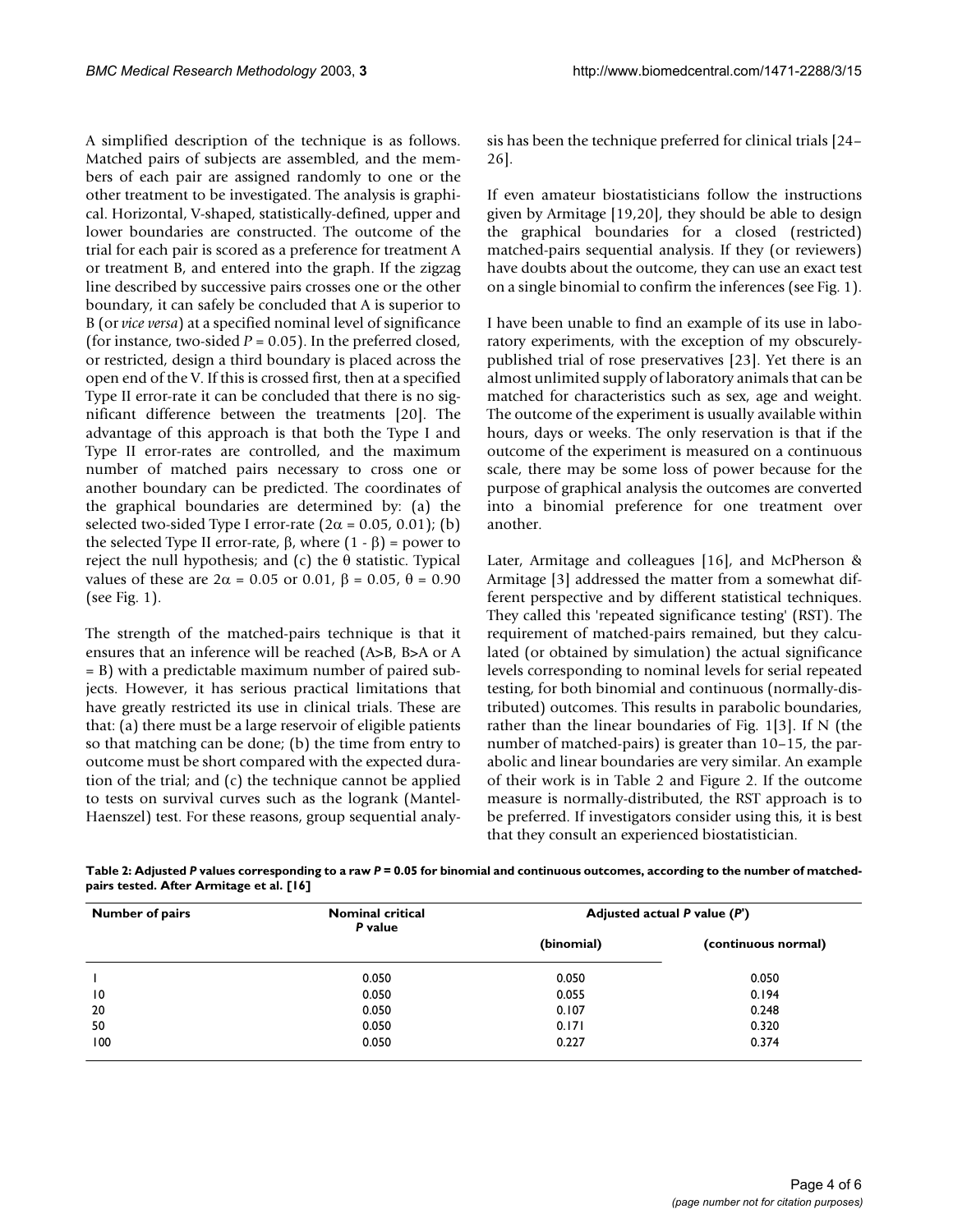

# Figure 2

Redrawn from Fig. 5.3 of Armitage [20], with the kind permission of Blackwell Publishing.  $2\alpha = 0.05$ .  $\beta = 0.05$ . d = difference between means for each matched-pair.  $\gamma$  = cumulative sum of differences between means.  $σ = common$ standard deviation.  $N =$  number of matched pairs.  $\frac{1}{2}$  = restricted plan.  $- - - - =$  RST plan.

Armitage gave an easily-understood account of the matched-pairs technique in 1975 [20]. His book is out of print, but is available in libraries. Alternatively, biomedical investigators and biostatisticians can consult the original accounts [3,16,19], or Whitehead's book [24].

# *A third approach*

In planning a prospective clinical trial, it is mandatory that minimal group sizes are estimated before the trial starts. This is insisted on by institutional human ethics committees.

Institutional animal ethics committees, at any rate in Australia, now also insist that minimal group sizes are estimated in advance. This can be done on the basis of earlier studies in the same laboratory or, second best, studies published by others. The convention is to make the estimate on the basis that the critical value of *P* is 0.05 at a power of 0.80 (80%). Very useful aids to making these estimates are published tables [27], or interactive computer programs (for instance, nQuery Advisor, Statistical Solutions, Boston MA).

But minimal group size estimates are only as accurate as the data on which they are based. Often these data are suspect, or the dataset is too small. So when investigators have done the necessary number of experiments, analysed the results, and find that *P* is just a little greater than 0.05, it is not unreasonable that they should re-estimate minimal group size on the basis of these experiments. If the new estimate exceeds their original one, it is not unreasonable that they should carry out further experiments so that the revised estimate is achieved. Then, it is argued, their new and definitive analysis needs no adjustment of the *P* value.

# **Summary**

There has been a twofold purpose to this review. One has been to remind clinical investigators of the rules governing the interim analysis of results as they accumulate in clinical trials. These rules are very firmly established, thanks to the work of biostatisticians and of regulatory bodies. The second, and more original, reason is to acquaint biologists who are conducting laboratory experiments with the price they should pay for analyzing their results as they accumulate, usually to decide whether they need to do more experiments to 'achieve' a magical *P* = 0.05. Whenever I chastise experimentalists for conducting interim analyses and suggest that they are acting unstatistically, if not unethically, they react with surprise.

I hope that this review may bring experimentalists and clinical trialists closer together in their attitudes towards the interim analysis of accumulating results. I believe that laboratory experimenters have a good deal to learn from clinical trialists. In particular, I commend to them matched-pairs sequential analysis as a technique for designing and analyzing their experiments.

# **Author Contributions**

The author was responsible for all aspects of this paper.

# **Competing Interests**

None declared.

# **Acknowledgements**

I am most grateful for the critical comments and suggestions on earlier versions of the manuscript from epidemiologists and laboratory biomedical scientists, and from the two reviewers. I do not name them for fear that it might be thought that they approved. Blackwell Publications gave permission for me to reproduce Figure 5.3 from Armitage [20] as Figure 2.

# **References**

- 1. Ludbrook J: **[Repeated measurements and multiple compari](http://www.ncbi.nlm.nih.gov/entrez/query.fcgi?cmd=Retrieve&db=PubMed&dopt=Abstract&list_uids=8174149)[sons in cardiovascular research.](http://www.ncbi.nlm.nih.gov/entrez/query.fcgi?cmd=Retrieve&db=PubMed&dopt=Abstract&list_uids=8174149)** *Cardiovasc Res* 1994, **28:**303-311.
- 2. Ludbrook J: **[Multiple comparison procedures updated.](http://www.ncbi.nlm.nih.gov/entrez/query.fcgi?cmd=Retrieve&db=PubMed&dopt=Abstract&list_uids=9888002)** *Clin Exp Pharmacol Physiol* 1998, **25:**1032-1037.
- 3. McPherson CK and Armitage P: **Repeated significance tests on accumulating data when the null hypothesis is not true.** *J R Stat Soc A* 1971, **134:**15-25.
- 4. Pocock SJ: **Group sequential methods in the design and analysis of clinical trials.** *Biometrika* 1977, **64:**191-199.
- 5. Pocock SJ: **[Interim analyses for randomized clinical trials: the](http://www.ncbi.nlm.nih.gov/entrez/query.fcgi?cmd=Retrieve&db=PubMed&dopt=Abstract&list_uids=7082757) [group sequential approach.](http://www.ncbi.nlm.nih.gov/entrez/query.fcgi?cmd=Retrieve&db=PubMed&dopt=Abstract&list_uids=7082757)** *Biometrics* 1982, **38:**153-162.
- 6. Haybittle JL: **[Repeated assessment of results in clinical trials of](http://www.ncbi.nlm.nih.gov/entrez/query.fcgi?cmd=Retrieve&db=PubMed&dopt=Abstract&list_uids=4940475) [cancer treatment.](http://www.ncbi.nlm.nih.gov/entrez/query.fcgi?cmd=Retrieve&db=PubMed&dopt=Abstract&list_uids=4940475)** *Br J Radiol* 1971, **44:**793-797.
- 7. Peto R, Pike MC, Armitage P, Breslow NE, Cox DR, Howard SV, Mantel N, McPherson K, Peto J and Smith PG: **[Design and analysis of](http://www.ncbi.nlm.nih.gov/entrez/query.fcgi?cmd=Retrieve&db=PubMed&dopt=Abstract&list_uids=795448) [randomized clinical trials requiring prolonged observation of](http://www.ncbi.nlm.nih.gov/entrez/query.fcgi?cmd=Retrieve&db=PubMed&dopt=Abstract&list_uids=795448) [each patient. I. Introduction and design.](http://www.ncbi.nlm.nih.gov/entrez/query.fcgi?cmd=Retrieve&db=PubMed&dopt=Abstract&list_uids=795448)** *Br J Cancer* 1976, **34:**585-612.